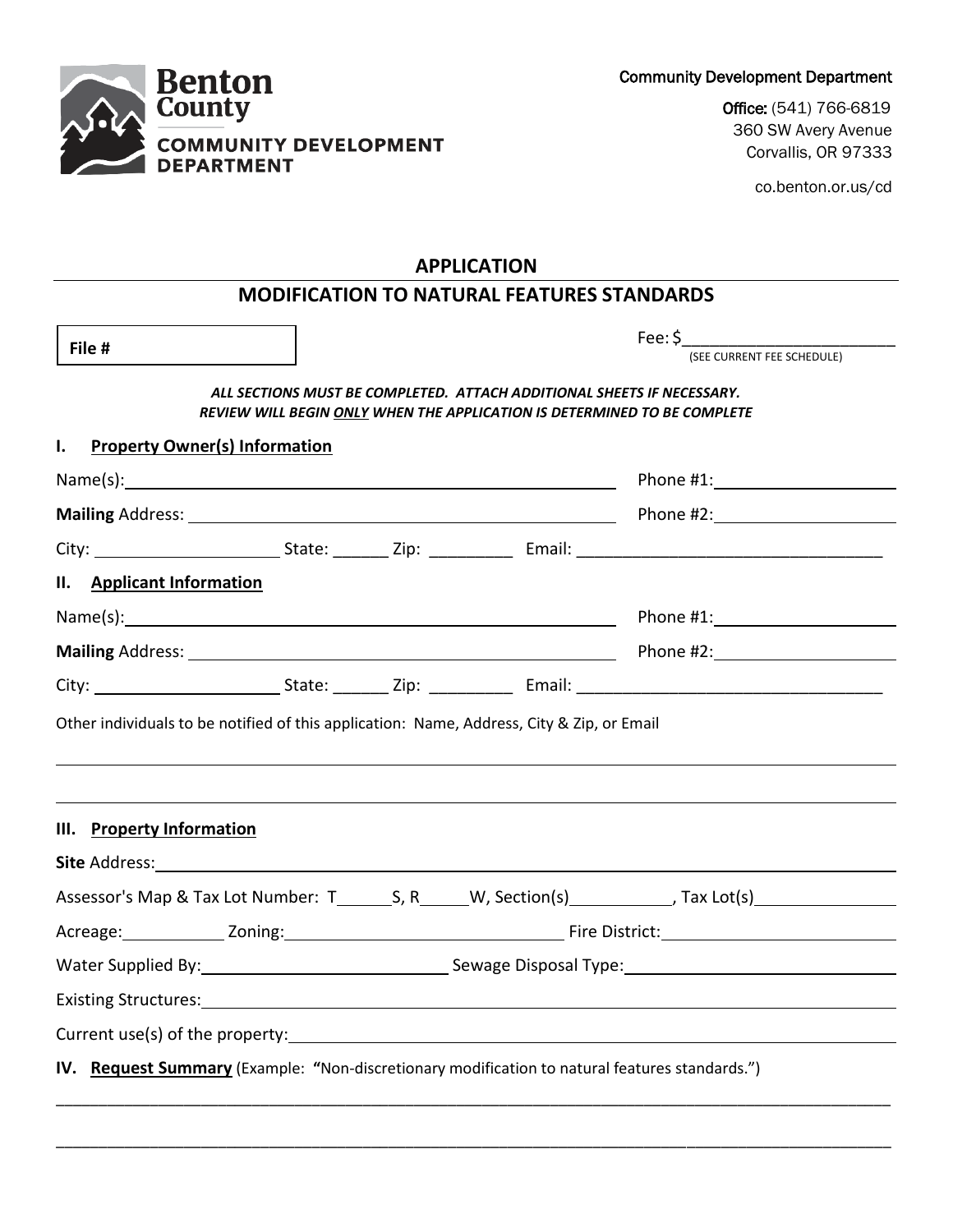**V. Attached Documentation:** With all land use applications, the "burden of proof" is on the applicant. It is important that you provide **ALL** the information listed on the following pages at the time you submit your application. The processing of your application does not begin until the application is determined to be complete.

### **Natural Features**

List all Natural Features identified by the Benton County Zoning Map within the area in which you propose any vegetation removal, ground disturance or construction:

### **Applicant's Statement**

- 1. When was your property created or last modified? \_\_\_\_\_\_\_\_\_\_ (date) (*Note: Modification to Natural Features Standards cannot be granted for a lot or parcel created or modified after October 6, 2005.*)
- 2. What is the total area of your property? \_\_\_\_\_\_\_\_\_\_\_\_\_\_\_\_\_\_\_\_\_ acre(s) or square feet (circle one)
- 3. What is the total area of your property that is not encumbered by Natural Features regulations? \_\_\_\_\_\_\_\_\_\_\_\_\_\_\_\_ acre(s) or square feet (circle one)
- 4. What is the total area proposed for vegetation removal, ground disturbance or construction? acre(s) or square feet (circle one).
- 5. On a separate sheet of paper, please describe how you will meet the review criteria of Benton County Code (BCC) Section 88.800(1) or (2), *and* Section 88.800(3) through (9). Your answers will be used to evaluate this request. It is to your benefit to be thorough and to provide as much additional information in support of the application as possible.
- 6. Is the proposed on-site septic system within a Natural Feature area? Yes / No (circle one) If yes: I understand that the system shall be a sand filter system that provides the least disruption and occupation of surface area and vegetation. \_\_\_\_\_ (initial here)
- 7. I understand that I am responsible for developing, with professional assistance, a mitigation/restoration plan to offset impacts of my proposed activities on natural resources, and that I am responsible for establishing and maintaining the mitigation/restoration described in the plan. (initial here)
- 8. Is any portion of the proposed development (including the septic system) within a Natural Hazard area as defined by BCC Section 88.010(6)? Yes / No (circle one) If yes, attach a geotechnical site assessment or geotechnical report as required by Section 88.100 and/or 88.200.